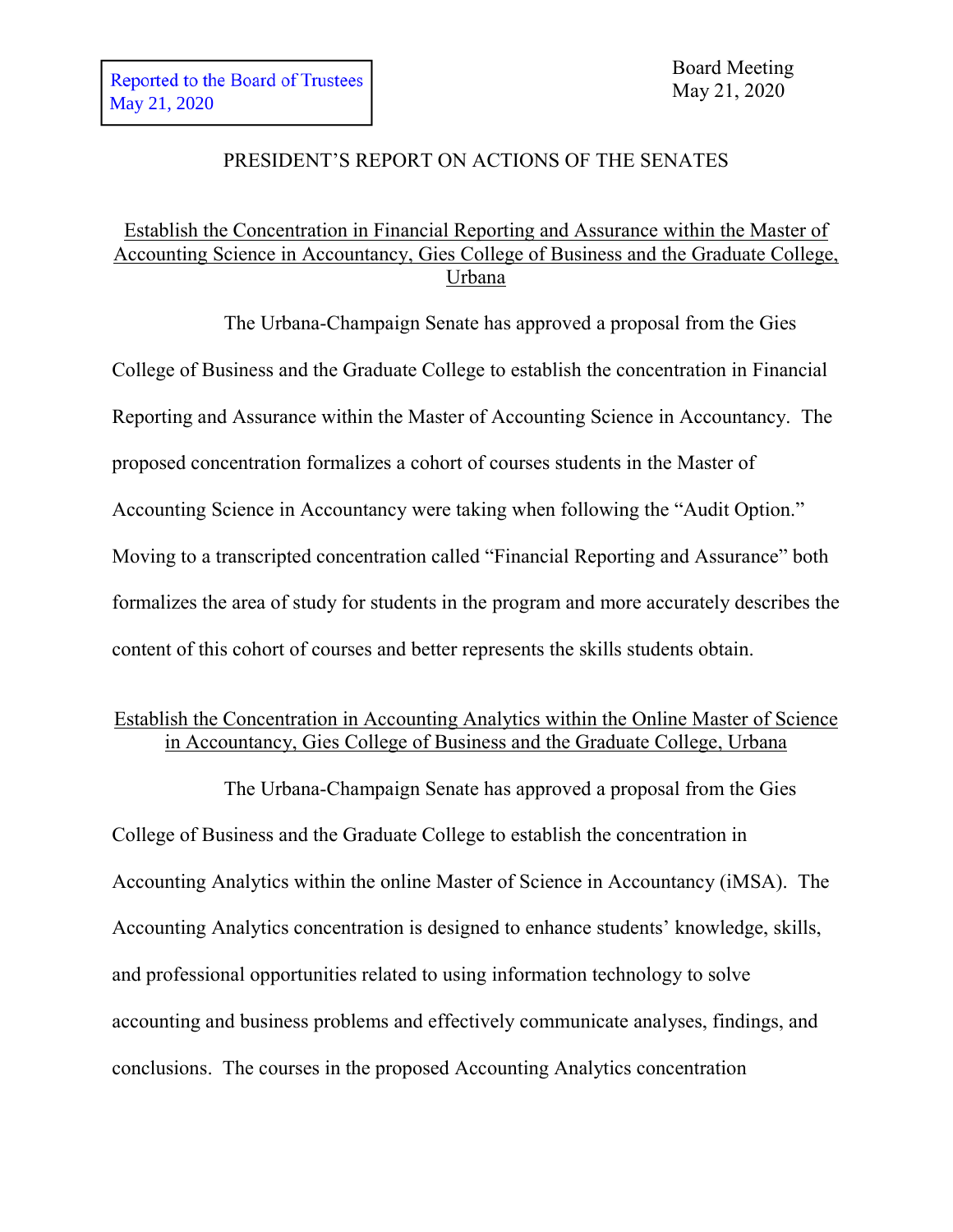specifically address the needs of working professionals with limited prior experience in the use of information technology in accounting and business contexts. The skills and knowledge acquired in this concentration will enable graduates to become more technology-savvy business advisors and strategists.

#### Establish the Concentration in Technology Management within the Master of Science in Management, Gies College of Business and the Graduate College, Urbana

The Urbana-Champaign Senate has approved a proposal from the Gies College of Business and the Graduate College to establish the concentration in Technology Management within the Master of Science in Management. The coursework in the proposed concentration is specifically tailored to meet the needs of managers working in technology-intensive areas. Admission to the concentration is limited, as students are expected to have some prior business knowledge. Given the increasing demand for technology-savvy professionals in a variety of business settings, demand for students who successfully complete the Technology Management concentration is anticipated to be strong across a number of for-profit, governmental, and non-profit sectors.

## Establish the Undergraduate Minor in German Business and Commercial Studies, College of Liberal Arts and Sciences, Urbana

The Urbana-Champaign Senate has approved a proposal from the College of Liberal Arts and Sciences to establish the undergraduate minor in German Business and Commercial Studies. As part of a broader revision to the undergraduate offerings, shifting of the offerings in Germanic Studies to better match student demand includes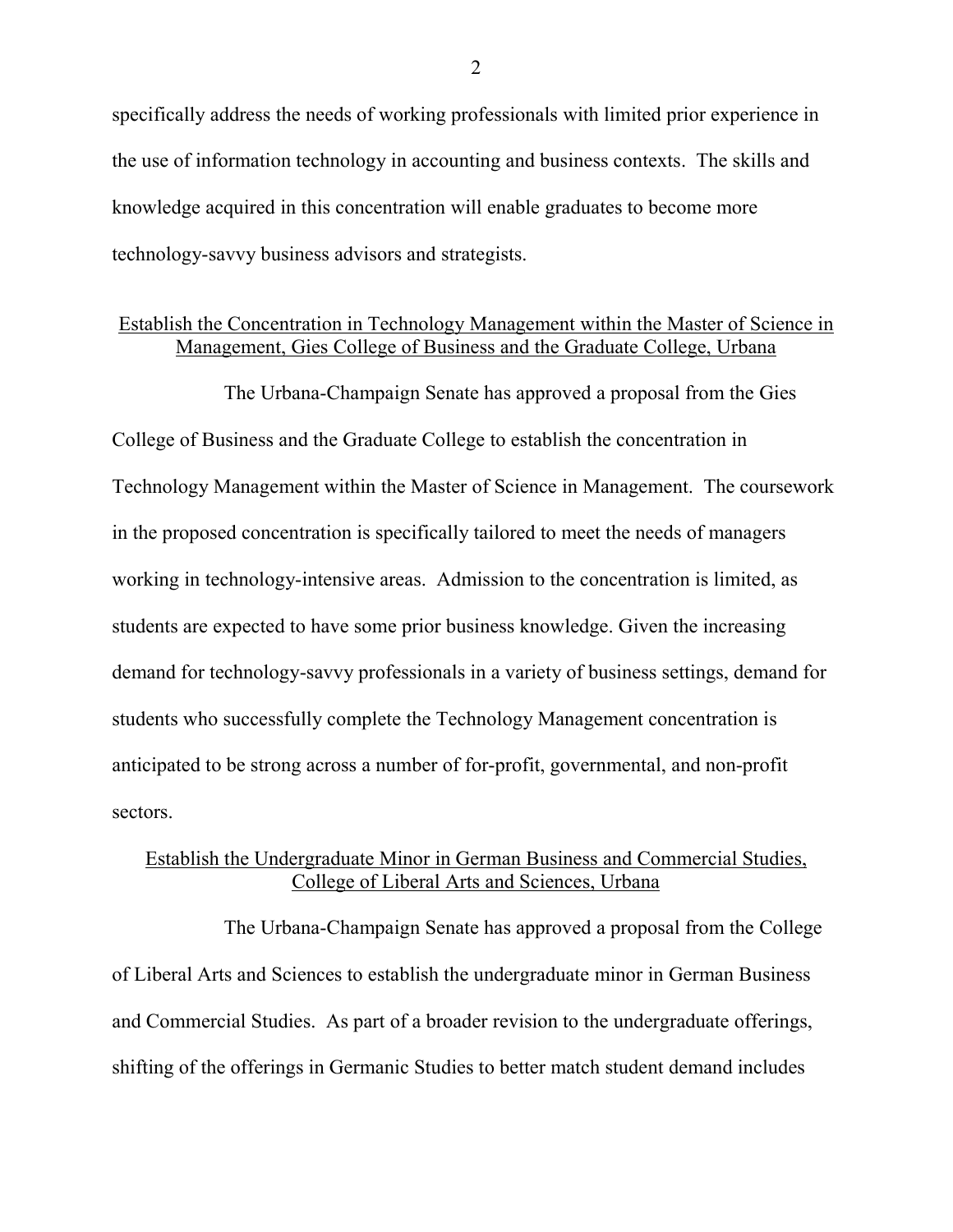establishment of a minor in German Business and Commercial Studies. The department already offers a "Business and Commercial Studies" concentration within the major in Germanic Studies. However, it is difficult for students outside of the College of Liberal Arts and Sciences to pursue this concentration, as they would need to complete a dual degree to do so. The proposed minor in German Business and Commercial Studies will serve the needs of these students. Students pursuing the minor will be comprehensively trained in German language and society; in addition, they will gain expertise in the fields of German business and economics.

#### Establish the Joint Bachelor of Science in Computer Science and Crop Sciences and Master of Science in Crop Sciences, College of Agricultural, Consumer and Environmental Sciences and the Graduate College, Urbana

The Urbana-Champaign Senate has approved a proposal from the College of Agricultural, Consumer and Environmental Sciences and the Graduate College to establish the joint Bachelor of Science in Computer Science and Crop Sciences and Master of Science in Crop Sciences. The joint Bachelor of Science in Computer Science and Crop Science and non-thesis Master of Science in Crop Sciences is targeted toward students interested in obtaining graduate training to work in crop production, biotechnology, or other related fields. The joint degree will allow students to concurrently receive a Bachelor of Science degree and Master of Science degree over a period of five years.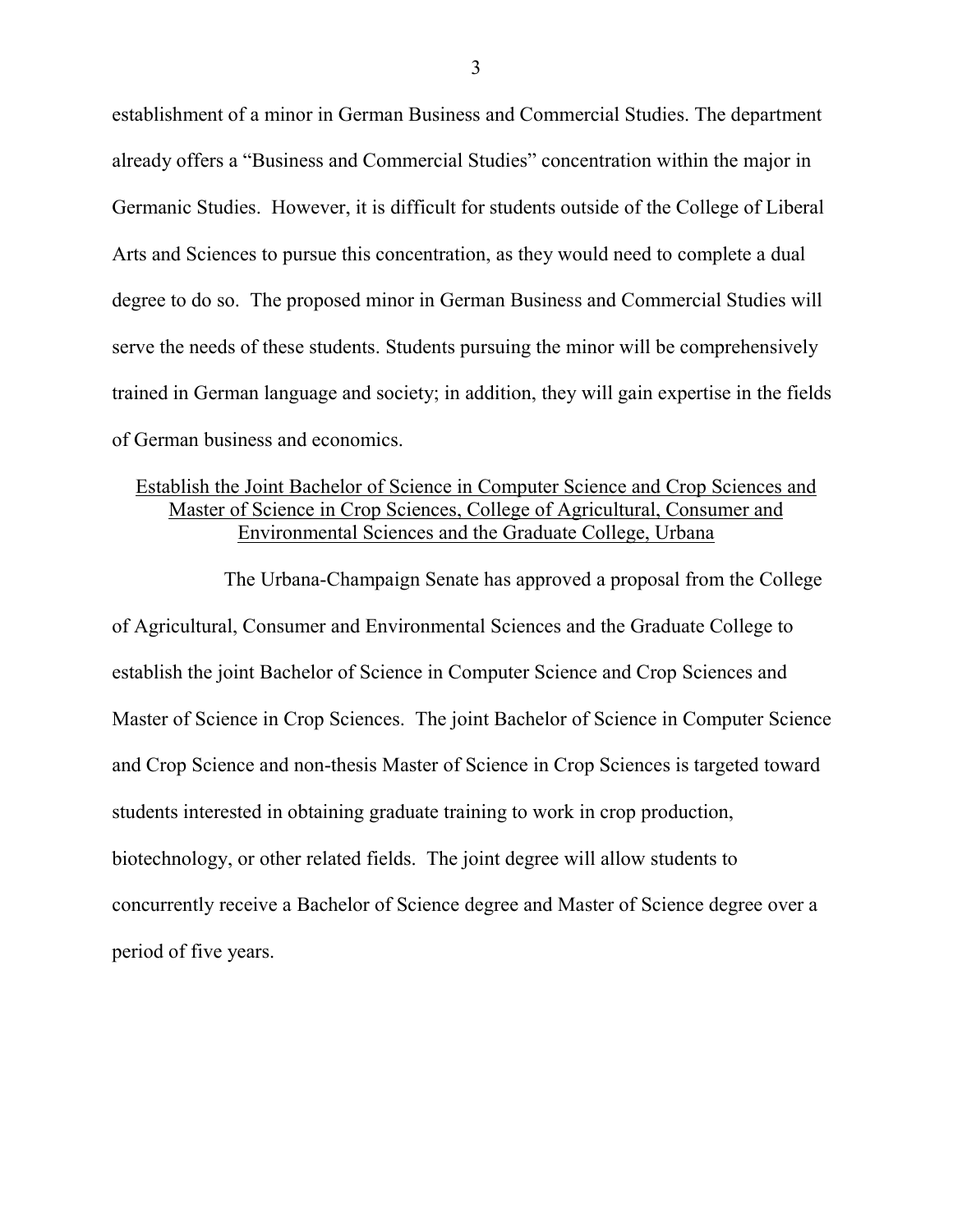### Establish the Concentration in Arts and Entertainment Technology within the Bachelor of Fine Arts in Theatre, College of Fine and Applied Arts, Urbana

The Urbana-Champaign Senate has approved a proposal from the College of Fine and Applied Arts to establish the concentration in Arts and Entertainment Technology within the Bachelor of Fine Arts in Theatre. The proposed concentration will prepare students for entry- to mid-level jobs within the entertainment industry at large. Arts and Entertainment Technology is a potentially lucrative, financially stable, and intellectually challenging emerging technical field within live performance that encompasses new technology application alongside traditional theatre practice. Students completing the degree program will gain the knowledge and skills needed to work in a variety of specialized arts and entertainment technology positions, some of which did not exist a decade ago, or traditional jobs that are being transformed through the application of new technology to the field.

## Establish the Concentration in Fashion within the Bachelor of Arts in Studio Art and the Bachelor of Fine Arts in Studio Art, College of Fine and Applied Arts, Urbana

The Urbana-Champaign Senate has approved a proposal from the College of Fine and Applied Arts to establish the concentration in Fashion within the Bachelor of Arts in Studio Art (BASA) and within the Bachelor of Fine Arts in Studio Art (BFASA). The proposed concentration will complement existing concentrations in New Media, Painting, Printmaking, Sculpture, and Studio Art in the BASA and BFASA. For both these degrees, the Fashion concentration combines existing courses from academically discrete disciplines into an innovative, menu-based, interdisciplinary course of study.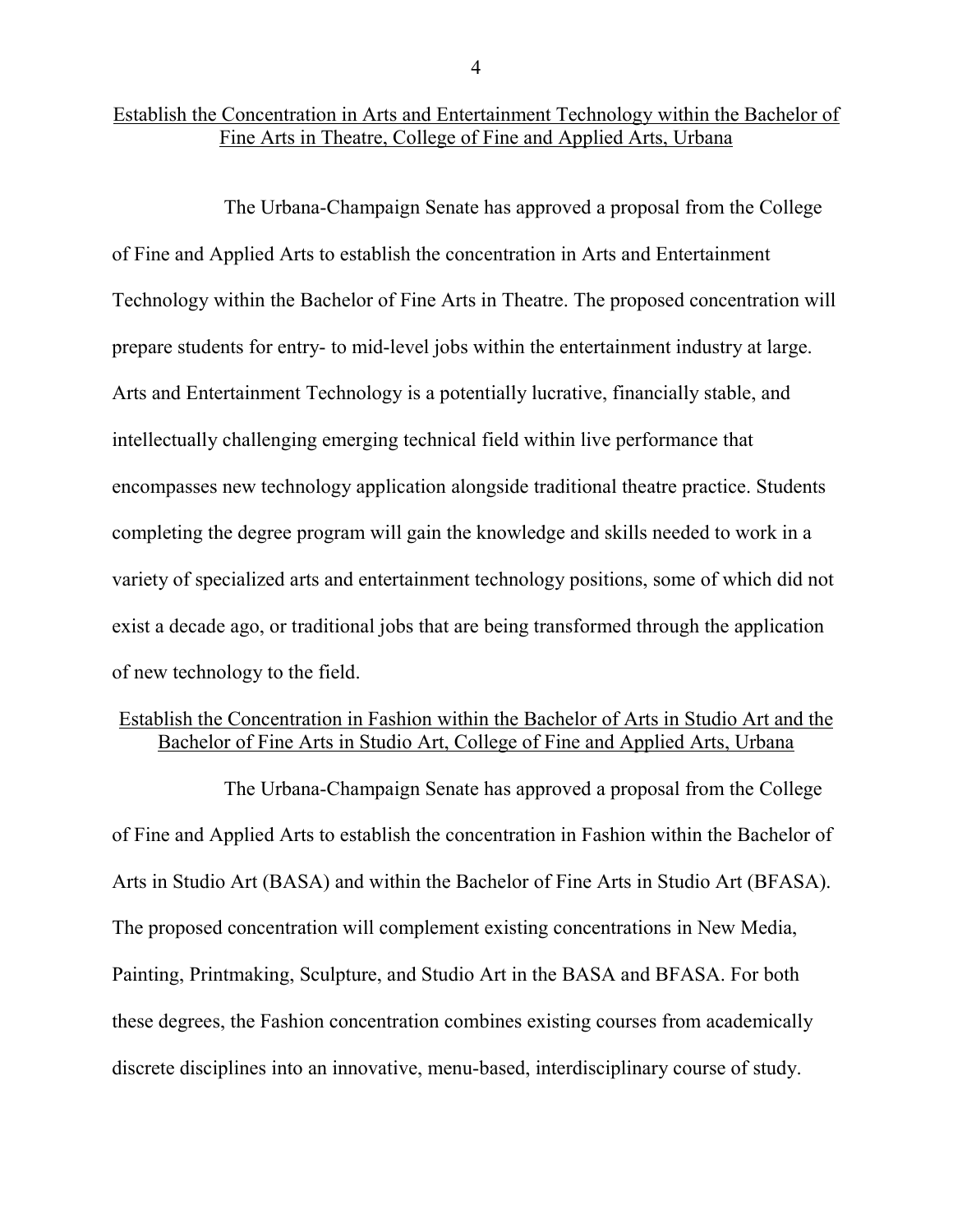Currently, students with an interest in fashion are left with the option of taking the few fashion-centered electives available and often transfer to other institutions. Student demand for the currently offered electives in fashion design and fashion illustration has been extremely high. Interest in fashion as an area of study and creative field has been consistent nationwide and growing in certain global markets. The proposed concentration will provide students with rigorous training in the necessary skills in apparel design and construction, investigations of new business models and best practices within the dynamic fashion industry, and a path to understanding themselves as makers in the creative process.

## Establish the Concentration in Photography within the Bachelor of Arts in Studio Art and the Bachelor of Fine Arts in Studio Art, College of Fine and Applied Arts, Urbana

The Urbana-Champaign Senate has approved a proposal from the College of Fine and Applied Arts to establish the concentration in Photography within the Bachelor of Arts in Studio Art (BASA) and within the Bachelor of Fine Arts in Studio Art (BFASA). The proposed concentration will complement existing concentrations in New Media, Painting, Printmaking, Sculpture, and Studio Art in the BASA and BFASA. The proposed Photography concentration curriculum for the BASA and the BFASA will position students to apply their knowledge in a variety of ways: as fine artists, commercial photographers, designers, gallery and museum professionals, or any field that required visual literacy and creative thinking.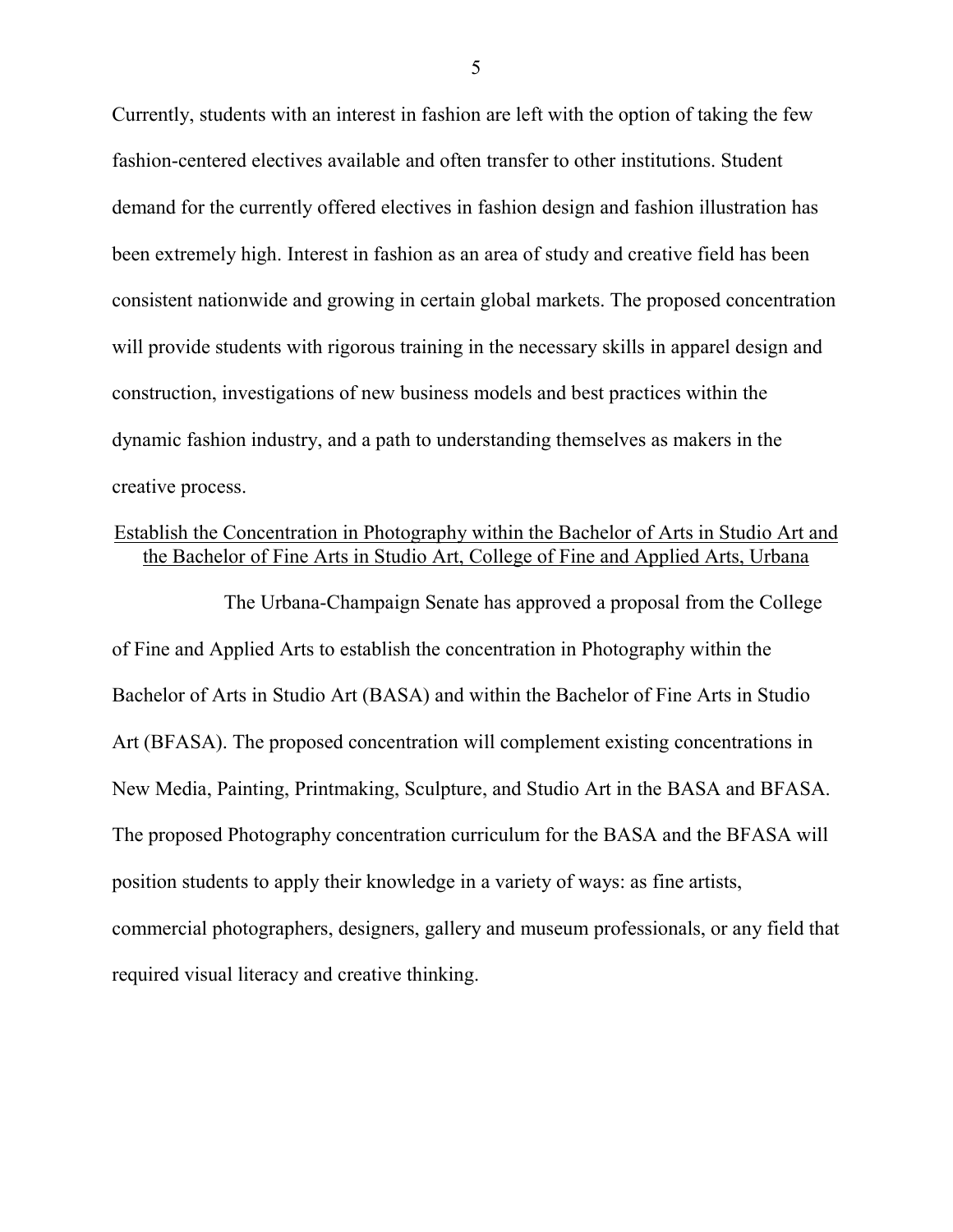# Establish the Undergraduate Minor in Critical Film Production, College of Media, Urbana

The Urbana-Champaign Senate has approved a proposal from the College of Media to establish the undergraduate minor in Critical Film Production. This proposed minor will train students in the core formal, technical, and critical competencies required to produce compelling moving images and sound at a professional level. The minor will cover every step of the cinema production process with an emphasis on inclusive collaboration and critically-informed making. Students will learn about best practices for making video in the context of digital distribution platforms, and they will be introduced to crucial critical, historical, and theoretical concepts in media and cinema that will directly inform their production practice.

# Establish the Undergraduate Minor in International Business, Gies College of Business, Urbana

The Urbana-Champaign Senate has approved a proposal from the Gies College of Business to establish the undergraduate minor in International Business. As part of a larger revision of the Bachelor of Science in Management, establishment of an undergraduate minor in International Business is sought at this time. A companion report item is to eliminate the concentration in International Business within the Bachelor of Science in Management. A minor is better aligned with students' needs and preferences than a concentration, and offering the appropriate courses as a minor makes them accessible to a broader audience. Existing and prospective students as well as prospective employers note that organizing coursework in this area as a separate minor rather than a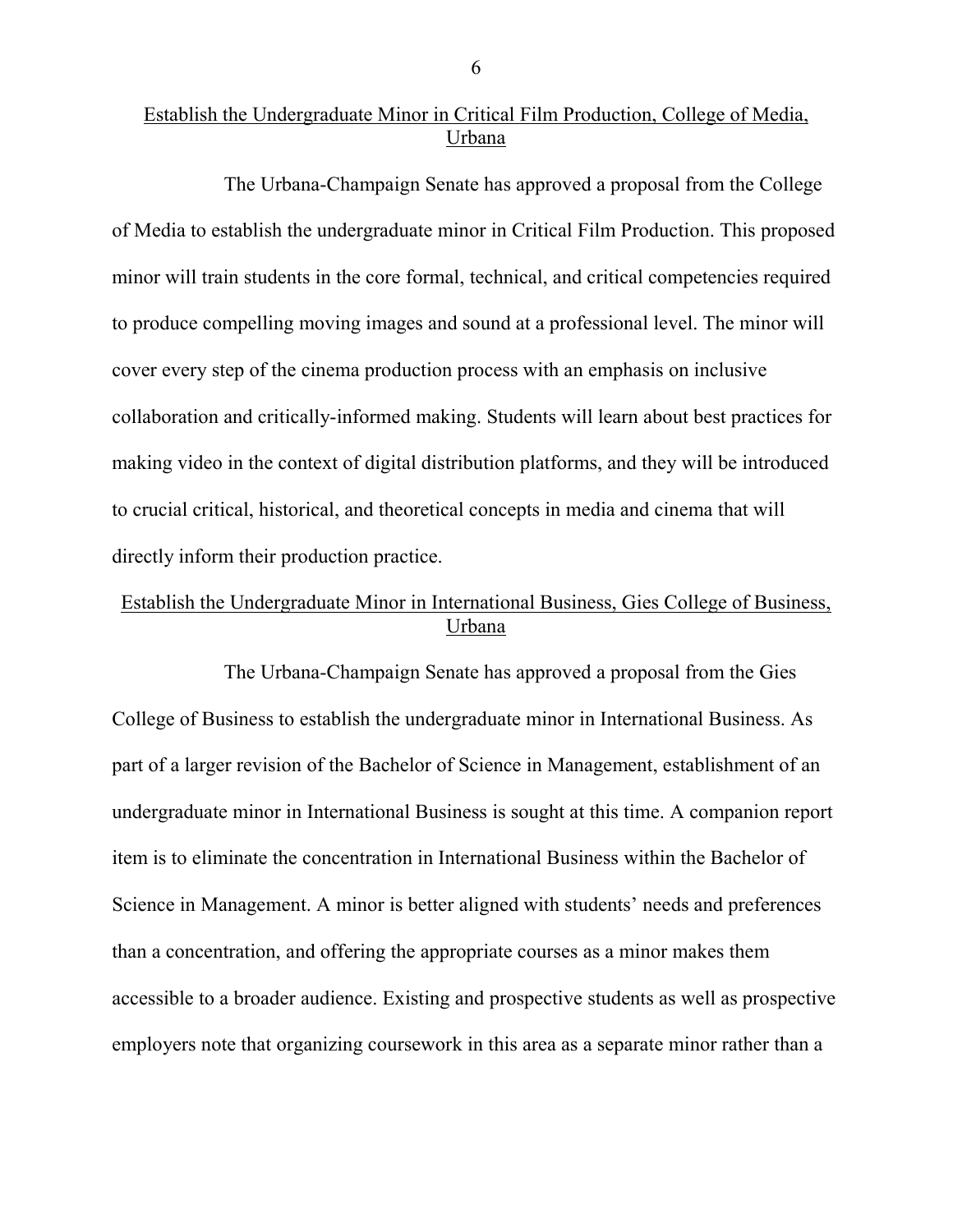concentration within a degree elevates recognition of students' knowledge and skills in international business.

## Establish Concentrations in: Building Performance; Health and Wellbeing; and Urbanism within the Master of Architecture, College of Fine and Applied Arts, Urbana

The Urbana-Champaign Senate has approved a proposal from the College of Fine and Applied Arts to establish three new concentrations within the Master of Architecture.

The concentration in Building Performance in the Master of Architecture (MARCH) provides students the opportunity to develop an in-depth understanding of building performance through the integrated design and analysis of environmental, enclosure, structural, and related systems. Coursework enables students to engage contemporary architectural issues related to sustainability, environmentally responsible use of energy and materials, human comfort and health, and constructability. Students will have a strong foundation and expertise in the various principles and technologies that contribute to the design of high-performance buildings in contemporary architectural practice.

The Health and Wellbeing concentration in the MARCH provides students with the opportunity to develop an in-depth understanding of the relationship between conditions in the built environment and individual performance and population health, well-being, and quality of life. Responding to an unmet need in the profession, students completing the concentration will be prepared to work on interdisciplinary teams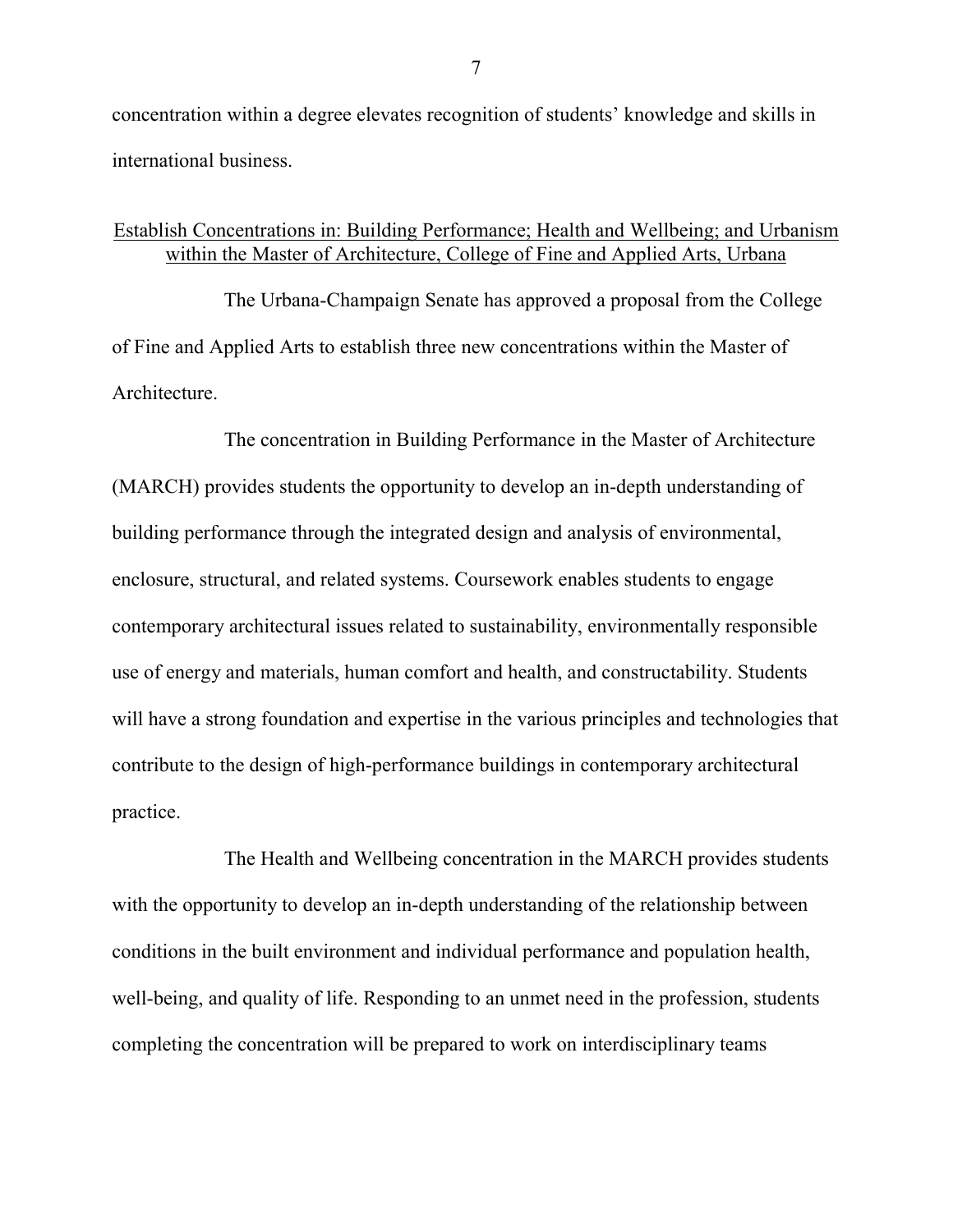addressing complex societal problems involving the build environment's critical role in human health and wellbeing in the United States and internationally.

The Urbanism Concentration in the MARCH provides students with the opportunity to develop an in-depth understanding of the issues facing cities and urban residents in the 21<sup>st</sup> century. With complex environmental, political, technological, and economic factors and accelerating urbanization, architects will increasingly be called on to understand and solve urban problems at a variety of scales, from the building to the region. These solutions require understanding across a breadth of issues as well as competency in the appropriate tactics and strategies that can lead to such solutions. The Urbanism Concentration provides students with the opportunity to develop these skills across a range of scales.

## Revise the Bachelor of Arts in Liberal Arts and Sciences in Germanic Studies to Eliminate the Concentration in German Linguistics and Rename the Concentration in German Culture and Literature, College of Liberal Arts and Sciences, Urbana

The Urbana-Champaign Senate has approved a proposal from the College of Liberal Arts and Sciences to revise the Bachelor of Arts in Liberal Arts and Sciences in Germanic Studies to eliminate the concentration in German Linguistics and to rename the concentration in German Culture and Literature. As part of a broader revision to the undergraduate offerings, shifting of the concentrations available in the Bachelor of Arts in Liberal Arts and Sciences in Germanic Studies to better match student demand includes these two specific revisions. The German Linguistics concentration is proposed for elimination, as it is rarely selected by students, and the department does not have extensive offerings in linguistics to legitimize continuation of the concentration. An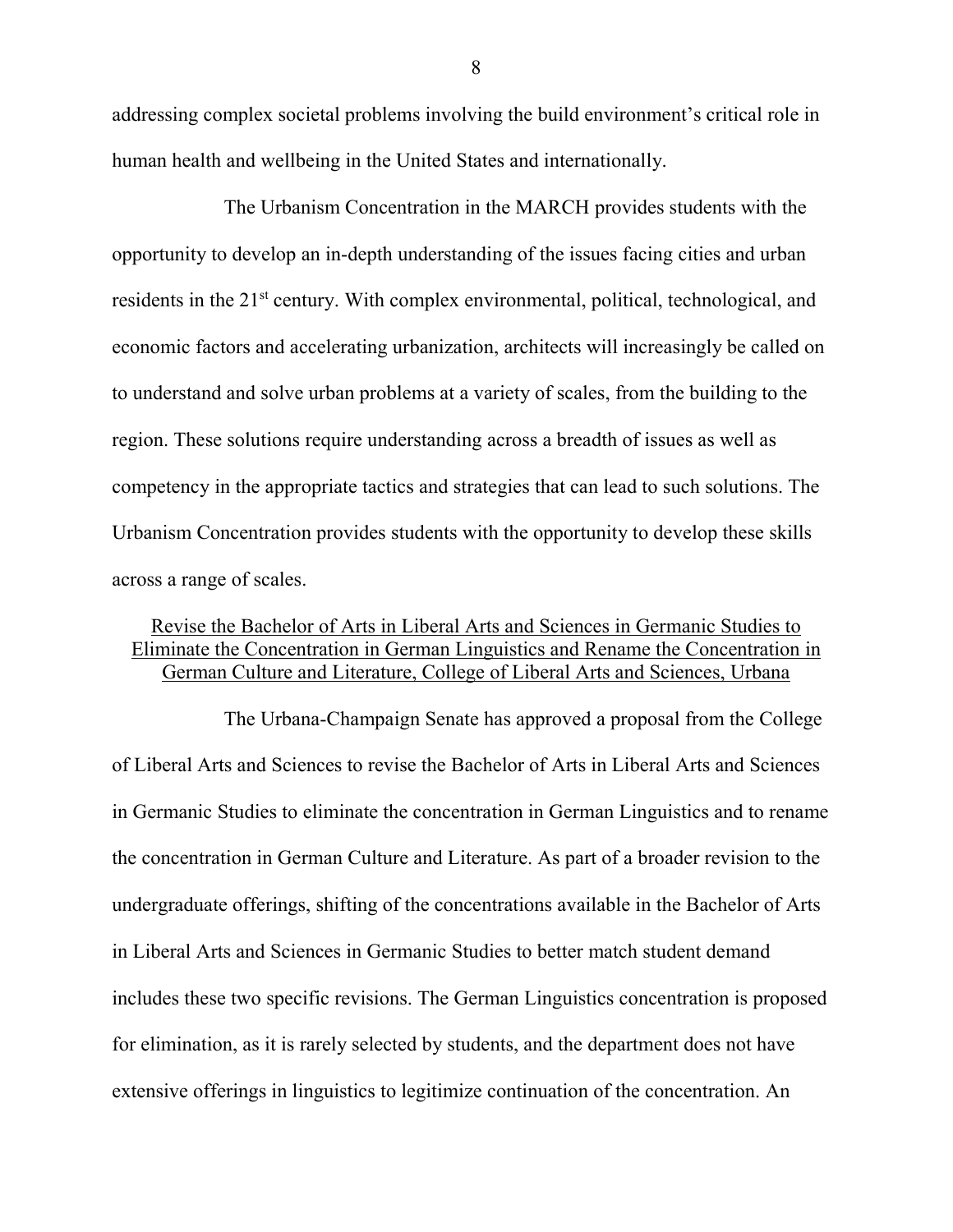additional change includes renaming the concentration in German Culture and Literature. The proposed revised name of this concentration is "German Studies," which accurately reflects the fact that the program allows students to study specializations other than culture and literature, for example by opting for courses on German society, translation, and Germany and the European Union.

#### Revise the Master of Science in Management, Including Increasing Total Required Hours, Gies College of Business and the Graduate College, Urbana

The Urbana-Champaign Senate has approved a proposal from the Gies College of Business and the Graduate College to revise the Master of Science in Management, including an increase in the total number of hours required for the degree. Total hours required will increase to 36, with a reduction in the number of core classes and an increase in elective options to allow students flexibility in selecting courses. The revisions ensure students are introduced to the breadth of concerns needed for managing in contemporary organizations by requiring at least two credit hours in each of six specific foundation courses.

#### Transfer the Bachelor of Science in Interdisciplinary Health, including concentrations, from the College of Applied Health Sciences to the Department of Kinesiology and Community Health, College of Applied Health Sciences, Urbana

The Urbana-Champaign Senate has approved a proposal from the College of Applied Health Sciences to transfer the Bachelor of Science in Interdisciplinary Health and the attached concentrations in Health and Aging, Health Behavior Change, and Health Diversity from the College of Applied Health Sciences to the Department of Kinesiology and Community Health. This degree program currently is administratively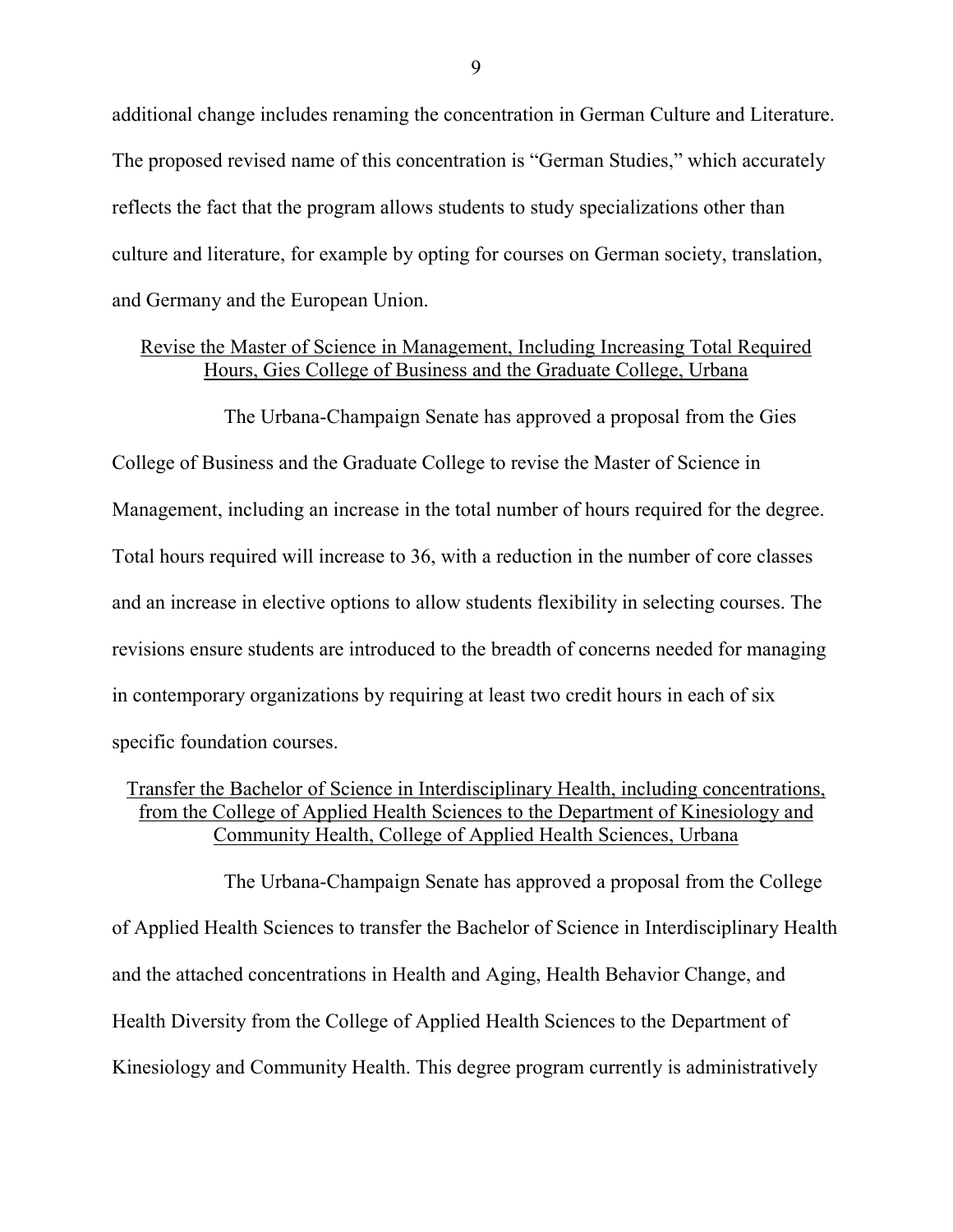housed in the College of Applied Health Sciences. This proposal is to move that administration from the college to one of its departments, the Department of Kinesiology and Community Health. Among the benefits of functioning within a well-established academic unit are the opportunity to engage in the department's educational policy governance. There are no proposed changes to the curriculum of the degree program or to any of the attached concentrations.

#### Eliminate the International Business Concentration within the Bachelor of Science in Management, Gies College of Business, Urbana

The Urbana-Champaign Senate has approved a proposal from the Gies College of Business to eliminate the concentration in International Business within the Bachelor of Science in Management. As part of a larger revision of the Bachelor of Science in Management, elimination of the concentration in International Business is sought at this time. A companion report item is to establish an undergraduate minor in International Business. A minor better aligns with students' needs and preferences than a concentration. Existing and prospective students as well as prospective employers note that organizing coursework in this area as a separate minor rather than a concentration within a degree elevates recognition of students' knowledge and skills in international business.

#### Eliminate the General Management Concentration within the Bachelor of Science in Management, Gies College of Business, Urbana

The Urbana-Champaign Senate has approved a proposal from the Gies College of Business to eliminate the General Management Concentration within the Bachelor of Science in Management. As part of a larger revision of the Bachelor of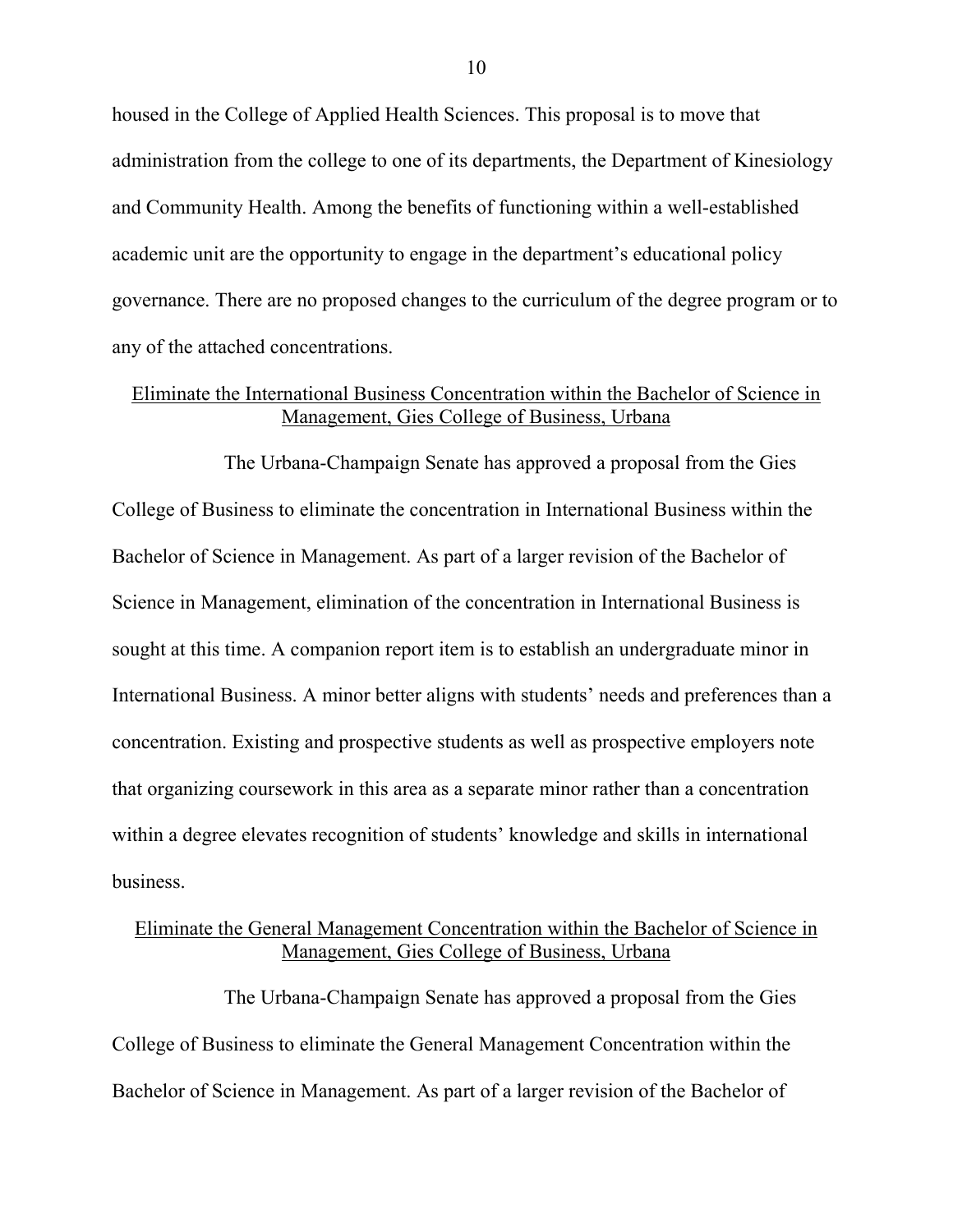Science in Management, elimination of the General Management concentration is sought at this time. Companion report items request elimination of the International Business concentration, establishing instead a minor in International Business. The revised management major will not have any concentrations.

#### Eliminate the Concentration in Teaching East Asian Languages within the Bachelor of Arts in Liberal Arts and Sciences in East Asian Languages and Cultures, College of Liberal Arts and Sciences, Urbana

The Urbana-Champaign Senate has approved a proposal from the College of Liberal Arts and Sciences to eliminate the concentration in Teaching East Asian Languages. Student interest and enrollment in this concentration in the Bachelor of Arts in Liberal Arts and Sciences in East Asian Languages and Cultures has been lacking over the past decade. Since 2011, four students have completed the Mandarin Chinese specialization and licensure. The most recent student graduated in 2014, and there has been no enrollment since. Maintenance of the concentration requires professional education courses, including field experiences and student teaching, in addition to the coursework in Chinese or Japanese literature, language, and history. Field experiences must be completed under the supervision of teachers licensed in the appropriate language area. Because these placements are not consistently available to students, they cannot be assured an opportunity to complete the professional education component and licensure requirements of the concentration. Students interested in this area will still be able to complete the Bachelor of Arts in Liberal Arts and Sciences in East Asian Languages and Cultures that does not involve teacher licensure.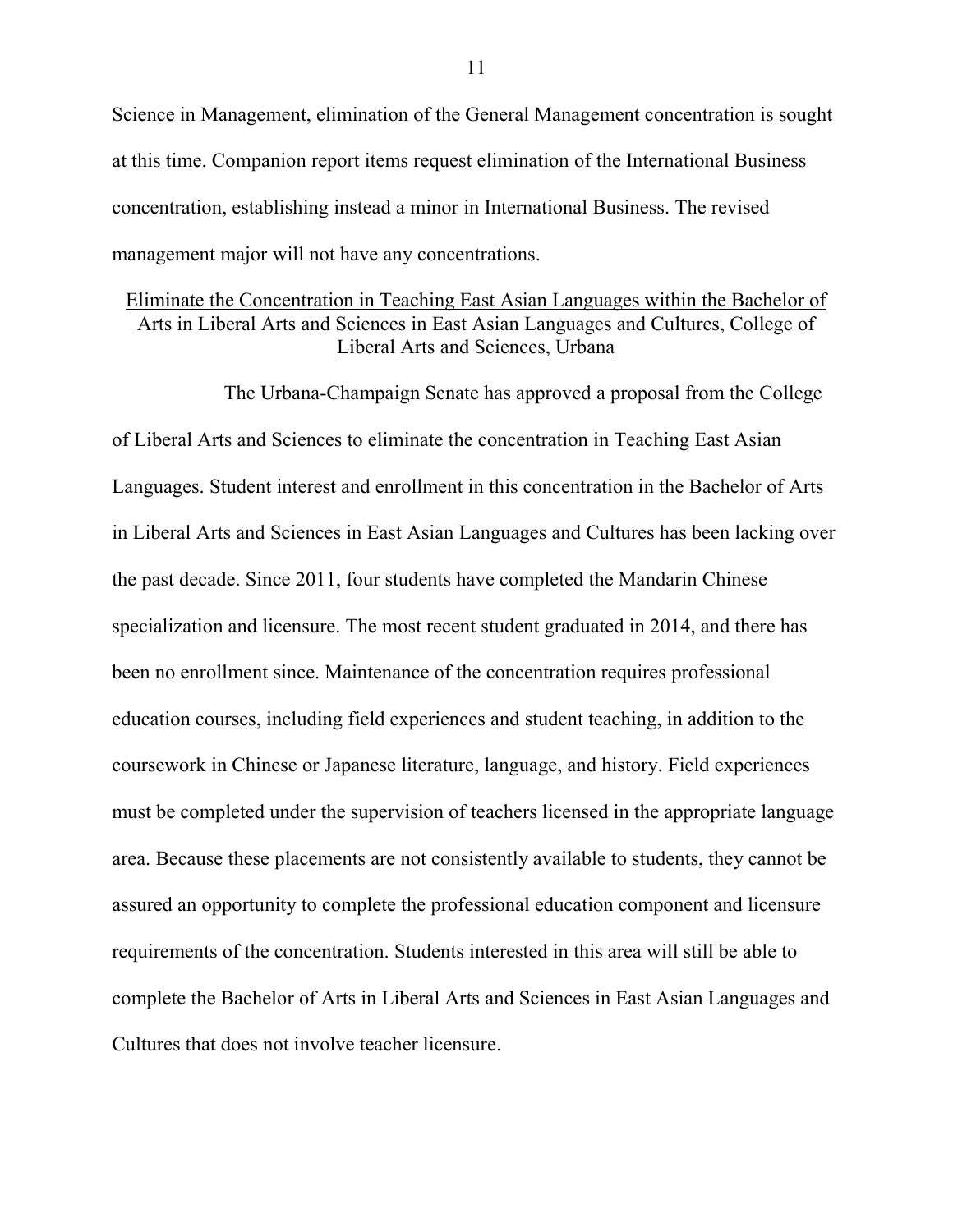## Eliminate the Joint Bachelor of Science in Industrial Engineering and Master of Science in Industrial Engineering, Grainger College of Engineering and the Graduate College, Urbana

The Urbana-Champaign Senate has approved a proposal from the Grainger College of Engineering and the Graduate College to eliminate the joint Bachelor of Science in Industrial Engineering and Master of Science in Industrial Engineering. Over the last five years, there has been no enrollment and no graduates of this joint program. Consultation with faculty and with students indicated a lack of interest in continuing the program. Discontinuation has no impact on faculty resources. As there are currently no students enrolled, elimination is sought at this time.

# Eliminate the Joint Bachelor of Science in Mechanical Engineering and Master of Science in Mechanical Engineering, Grainger College of Engineering and the Graduate College, Urbana

The Urbana-Champaign Senate has approved a proposal from the Grainger College of Engineering and the Graduate College to eliminate the joint Bachelor of Science in Mechanical Engineering and Master of Science in Mechanical Engineering. Over the last five years, a total of four students graduated from the program, the most recent in 2017, and there are currently no students enrolled. Consultation with faculty and with students indicated a lack of interest in continuing the program. Discontinuation has no impact on faculty resources. As there are currently no students enrolled, elimination is sought at this time.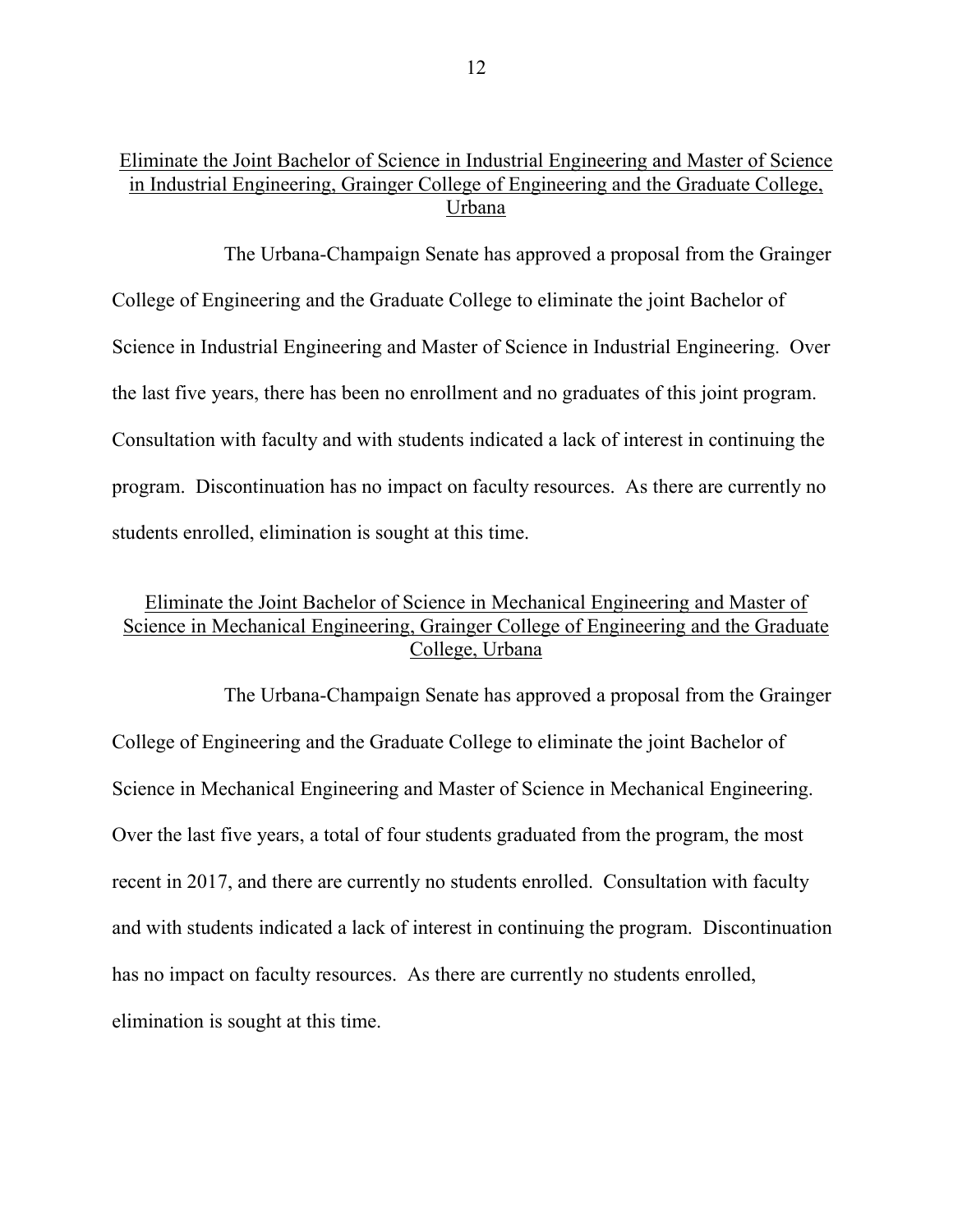#### Establish the Concentration in Population Health for Healthcare Professionals in the Master of Public Health, School of Public Health, Chicago

The Chicago Senate with the recommendation of the School of Public Health has approved the establishment of the Concentration in Population Health for Healthcare Professionals in the Master of Public Health (MPH).

The MPH concentration will only be available to medical students who are concurrently matriculated in the University of Illinois College of Medicine. It is designed to foster an understanding of the relationship between health in individuals and health in populations, and contextualizes public health principles and population-level evidence for application to clinical practice. The MPH and concentration will require a total of 42 hours, which is commensurate with other MPH concentrations offered. While the MPH core can be completed online, the new concentration is not yet fully online, a goal the program is working toward.

# Establish the Joint Doctor of Medicine/Master of Public Health, Concentration in Population Health for Healthcare Professionals, College of Medicine and School of Public Health, Chicago

The Chicago Senate with the recommendation of the College of Medicine and School of Public Health has approved the establishment of the joint Doctor of Medicine (M.D.)/Master of Public Health, Concentration in Population Health for Healthcare Professionals in the Master of Public Health (MPH-PHHP).

A joint MPH/M.D. has been available to students for many years; however, the joint program has been expanded to affiliate the M.D. and MPH in a new area of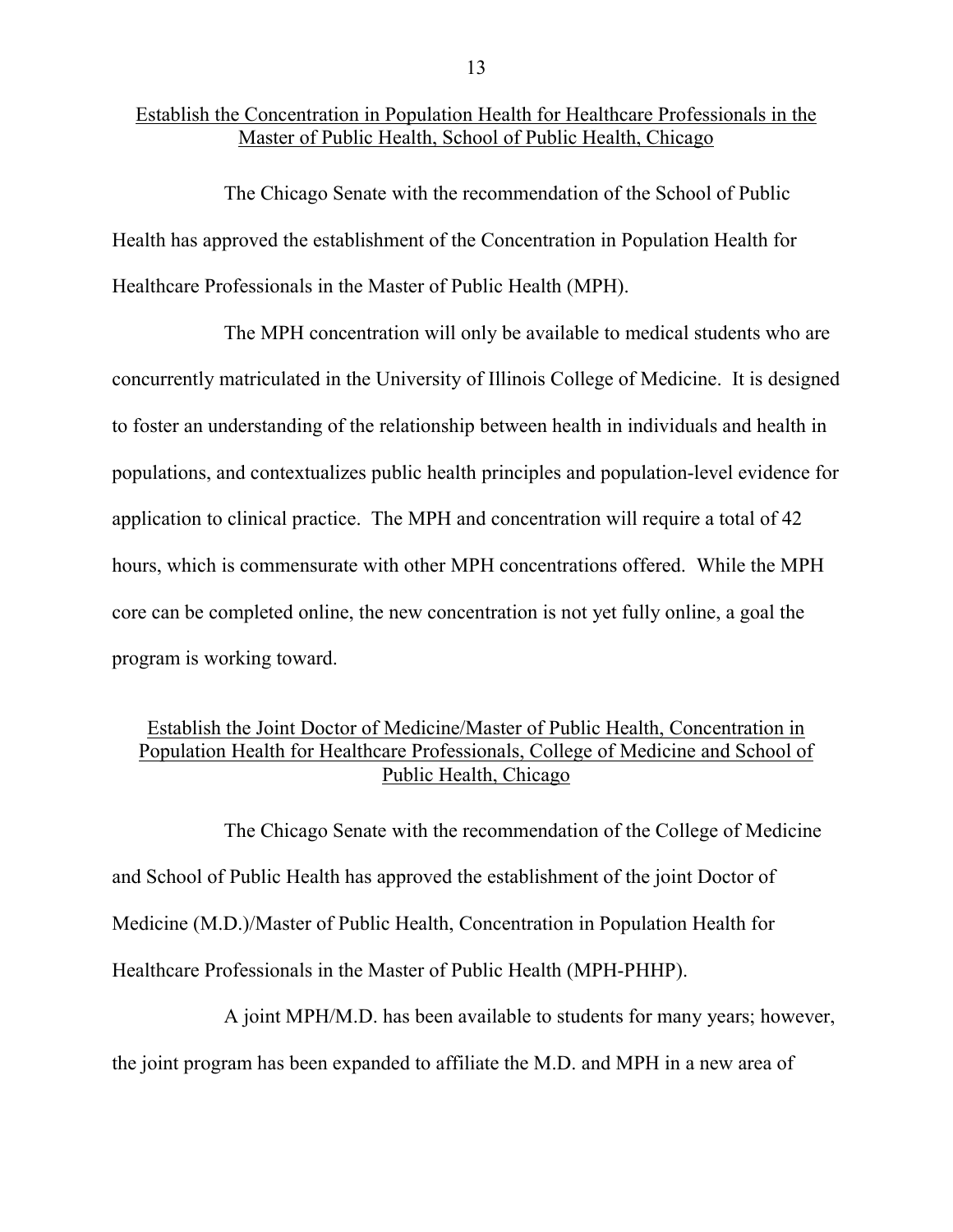concentration in Population Health for Healthcare Professionals. The MPH concentration will only be available to medical students who are concurrently matriculated in the University of Illinois College of Medicine. It is designed to foster an understanding of the relationship between health in individuals and health in populations, and contextualizes public health principles and population-level evidence for application to clinical practice. IPHS 650: Applied Practice Experience – a required course for the MPH – will be shared between the two degrees, fulfilling elective requirements in the M.D.

#### Establish the Undergraduate Campus Certificate in Medical Humanities, College of Liberal Arts and Sciences, Chicago

The Chicago Senate with the recommendation of the College of Liberal Arts and Sciences has approved the establishment of the Undergraduate Campus Certificate in Medical Humanities.

Medical humanities is an interdisciplinary field that includes the humanities and social sciences and their application to medical education and practice. The certificate will allow students to use interdisciplinary approaches to explore and understand how health and health care operates in diverse cultural and social contexts. It is designed for students who intend to enter a health profession, but it is open to undergraduate students from any college or major.

The certificate is comprised of five courses (15 hours), including: an anthropology course on health, medicine, and society; one of a selection of courses that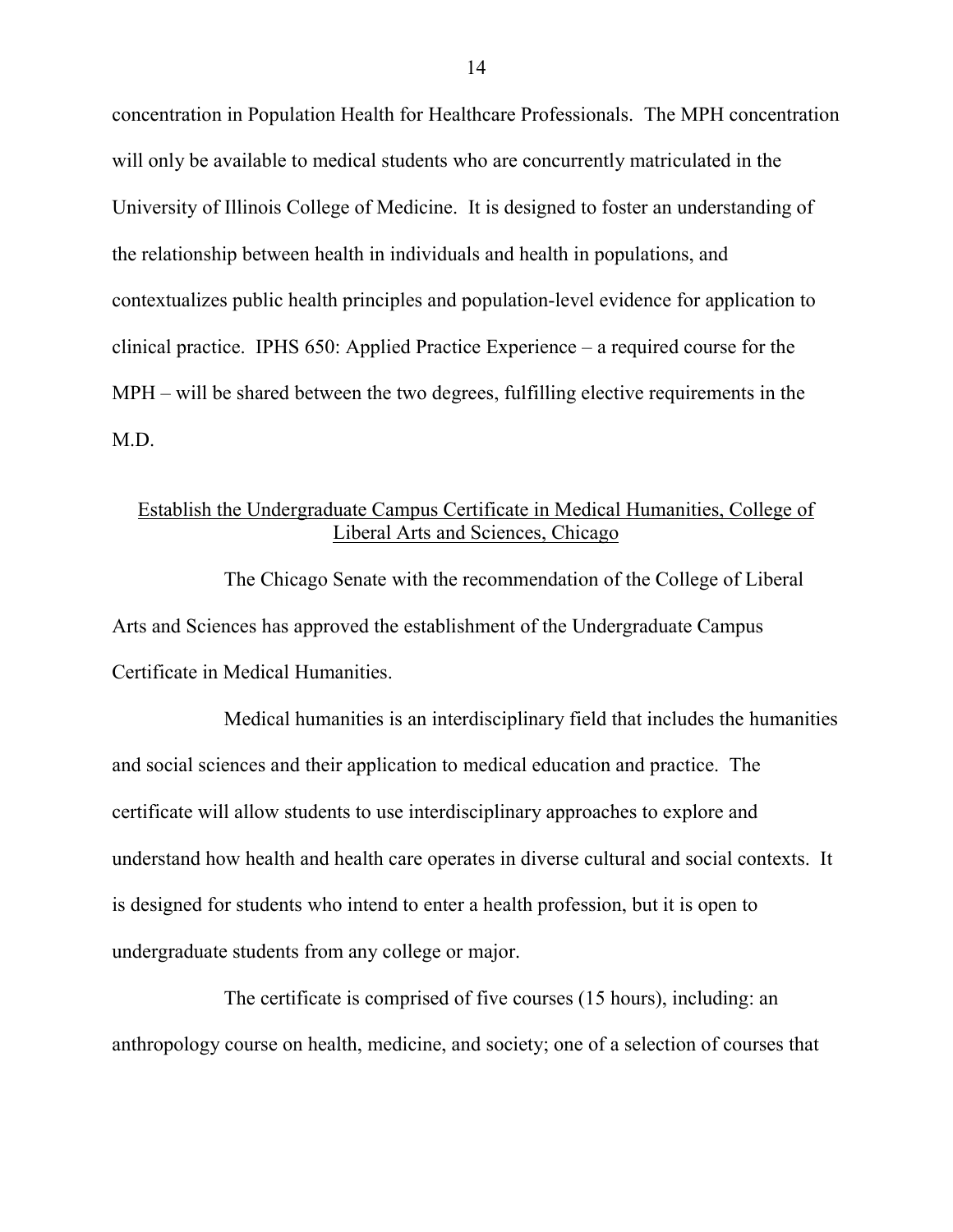focus on an aspect of health or health care; and three electives chosen in consultation with the advisor.

## Establish Nine Concentrations in the Bachelor of Science in Data Science, College of Engineering, Chicago

The Chicago Senate with the recommendation of the College of Engineering has approved the establishment of nine concentrations within the proposed Bachelor of Science in Data Science.

Data science is an interdisciplinary field that uses scientific methods, processes, algorithms, and systems to extract knowledge and insights from data. The B.S. in Data Science responds to demand for computation for analysis. The degree will make optimal use of the specialized area expertise available at UIC in multiple colleges. Nine concentrations are currently proposed, each requiring a minimum of 13 hours: Bioinformatics; Business Analytics; Computer Science; Data Processing, Science, and Engineering; Health Data Science; Industrial Engineering; Social Technology Studies; Statistics; and Urban Planning and Public Affairs.

### Consolidate and Revise the Concentration in British and Anglophone Literature and Concentration in American Literature in the Bachelor of Arts in Liberal Arts and Sciences, Major in English, College of Liberal Arts and Sciences, Chicago

The Chicago Senate with the recommendation of the College of Liberal Arts and Sciences has approved the consolidation and revision of two concentrations within the Bachelor of Arts in Liberal Arts and Sciences, Major in English – British and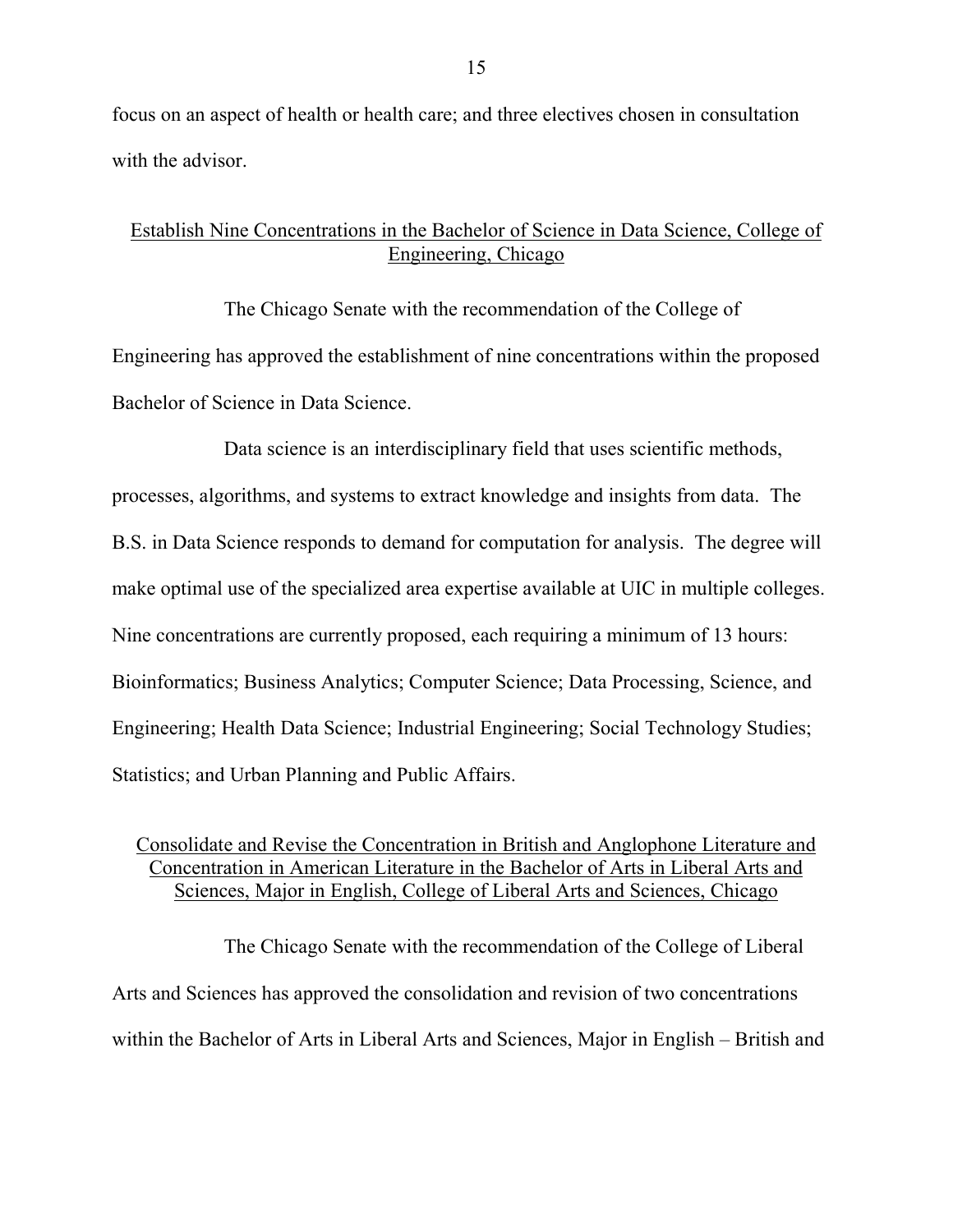Anglophone Literature, and American Literature – into the Concentration in British, American, and World Anglophone Literature.

The BALAS, Major in English requires that students complete one of five concentrations. The merger of the two concentrations reflects disciplinary shifts that move away from understanding literature exclusively in discrete national categories. Further, it resolves the challenge of scheduling a sufficient number of upper-level courses for the Concentration in British and Anglophone which was only pursued by eight majors in 2018. The major will continue to offer three other concentrations in Media, Rhetorical, and Cultural Studies; Creative Writing; and Professional Writing. The hours required to earn the degree are unchanged (120 in total).

### Revise the Doctor of Philosophy in Urban Planning and Policy and Eliminate the Concentrations in Community Development, Economic Development, Globalization and International Planning, Spatial Planning, and Urban Transportation, College of Urban Planning and Public Affairs and the Graduate College, Chicago

The Chicago Senate with the recommendation of the College of Urban Planning and Public Affairs and the Graduate College has approved the revision of the Ph.D. in Urban Planning and the elimination of the degree's five concentrations.

The degree will move to a more flexible model of required specializations that can more quickly be adapted to changes in the discipline. The elimination of the concentrations is consistent with an item reported to the Board on July 19, 2018, in which the Master of Urban Planning and Policy (MUPP) also moved from required concentrations to required specializations. As with the concentration model, Ph.D.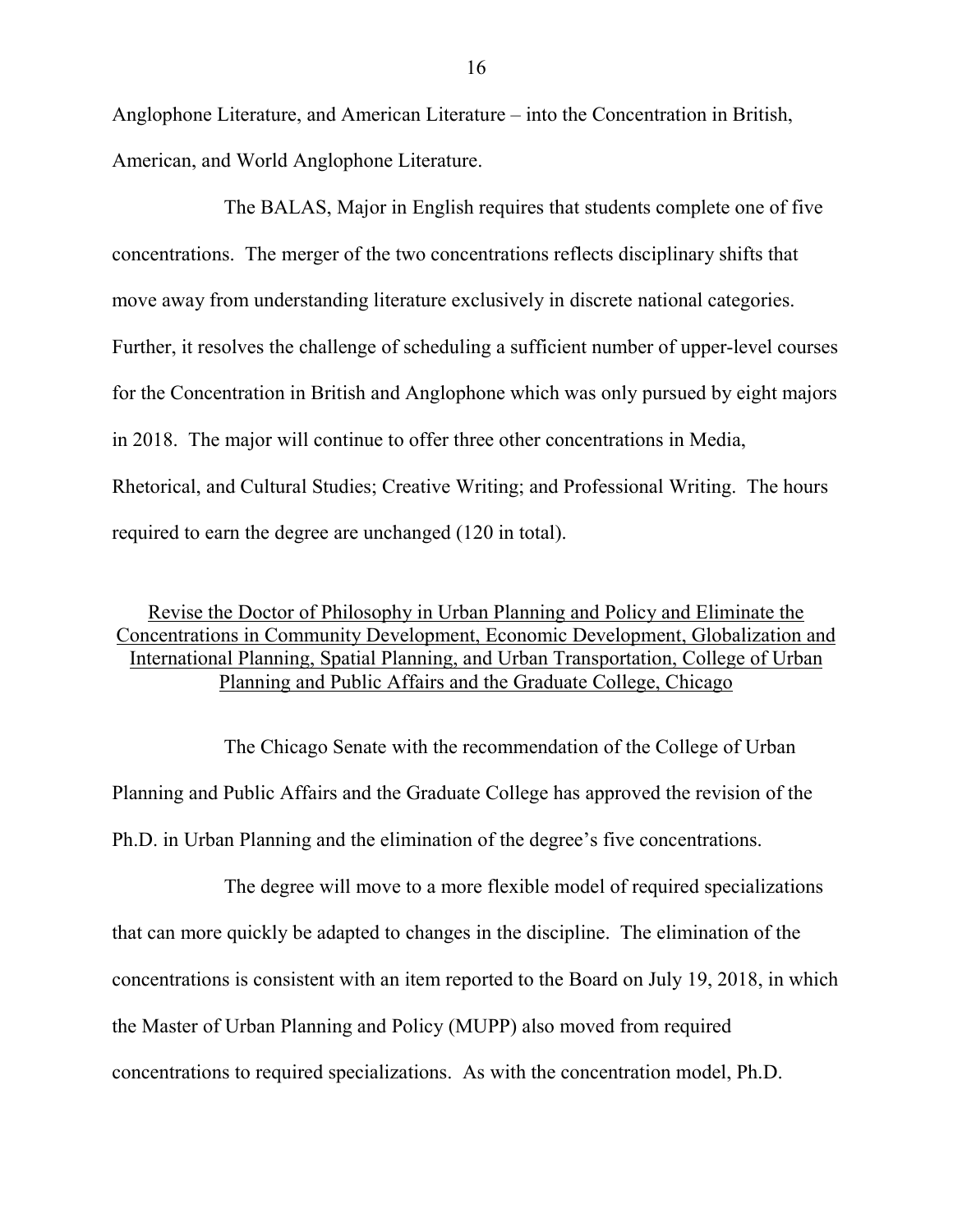students will be required to complete at least 28 hours in a specialization. The six named specializations are community development, economic development, environmental planning and policy, globalization and international planning, spatial planning, and urban transportation. Students can also design a specialization in consultation with the faculty. The hours required to earn the Ph.D. are unchanged – 96 from the baccalaureate and up to 64 from the master's level.

#### Revise the Bachelor of Science in Kinesiology and Eliminate the Concentration in Exercise Science and Health Promotion and Concentration in Movement Science, College of Applied Health Sciences, Chicago

The Chicago Senate with the recommendation of the College of Applied Health Sciences has approved the revision of the Bachelor of Science in Kinesiology and elimination of the Concentration in Exercise Science and Health Promotion and Concentration in Movement Science.

The degree will be substantially revised following a year-long revision of current literature in higher education; approximately 30 comparable undergraduate programs; various certification requirements; university, college, and department strategic plans; external reviewer feedback; and interviews and surveys of employers, preceptors, students, and alumni. The degree's two concentrations will be eliminated, and the core requirements expanded to provide a more consistent foundation for all majors and an increased focus on math and science.

The revised degree will require 120 hours in total, comprised of the following: 41-42 hours of writing, general education, and basic sciences; 53 hours in the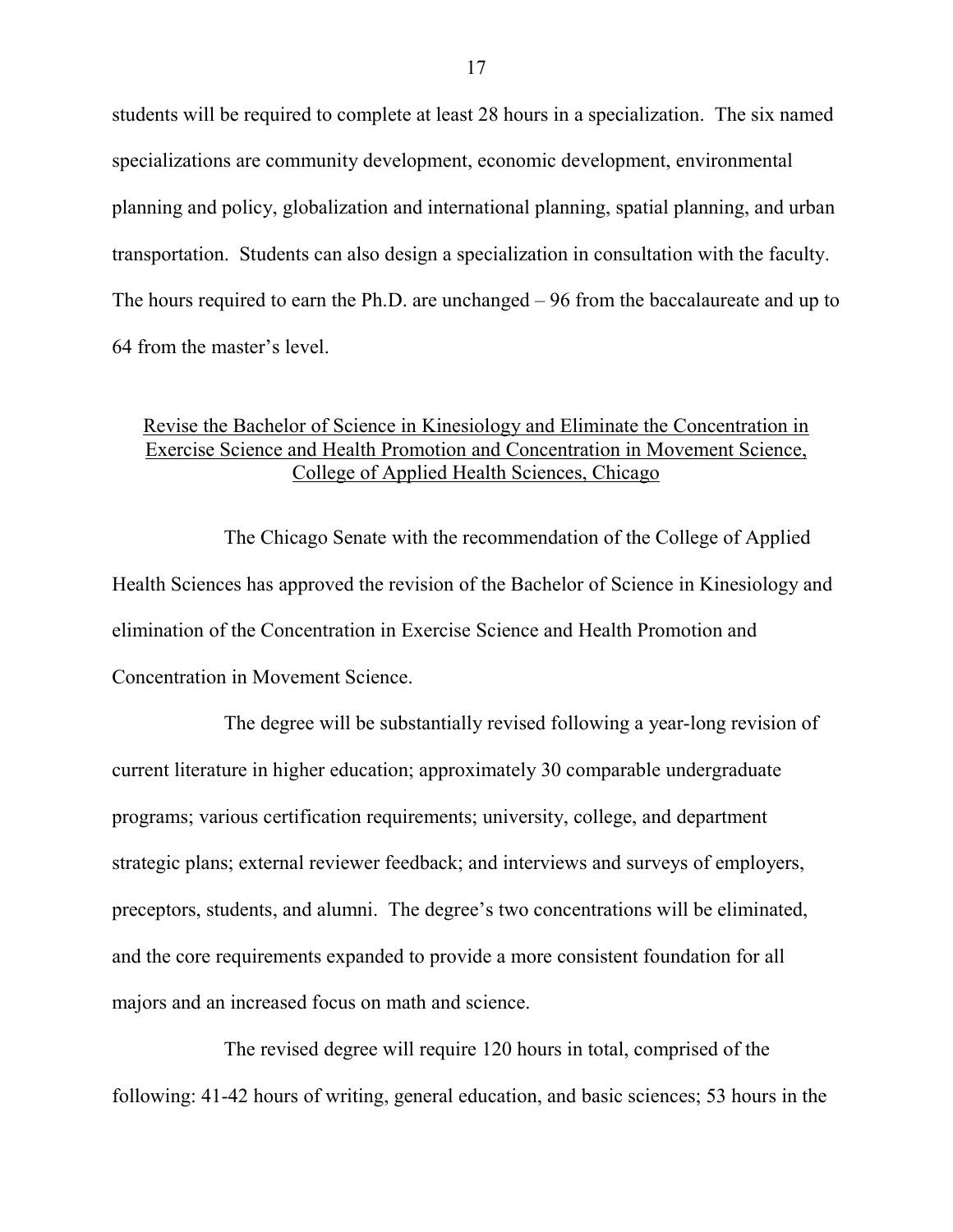kinesiology core; 3 hours of experiential learning; and 22-23 hours of electives, with at least two Kinesiology (KN) courses at the 400-level. Students will have the opportunity to individualize their coursework by choosing electives and practical experiences in collaboration with their academic advisor.

#### Establish the Undergraduate Minor in Child Advocacy Studies, College of Public Affairs and Administration, Springfield

The Springfield Senate with the recommendation of the College of Public Affairs and Administration has approved the establishment of the undergraduate minor in Child Advocacy Studies.

The proposed minor in Child Advocacy Studies will advance the growing need for training and educating front-line professionals and the next generation of childwelfare practitioners. The minor is an expansion of an existing three-course UIS certificate program certified by the National Child Protection Training Center. Upon completion of the minor, students will also receive the externally-accredited certificate. The 15-hour minor will be offered in face-to-face, online, and blended formats and is expected to be of interest to students across multiple majors, such as Education, Psychology, Public Administration, and Social Work. The minor will be housed in the Department of Public Administration. Because UIS has both the facilities and faculty to support this minor, no additional funding is required or requested.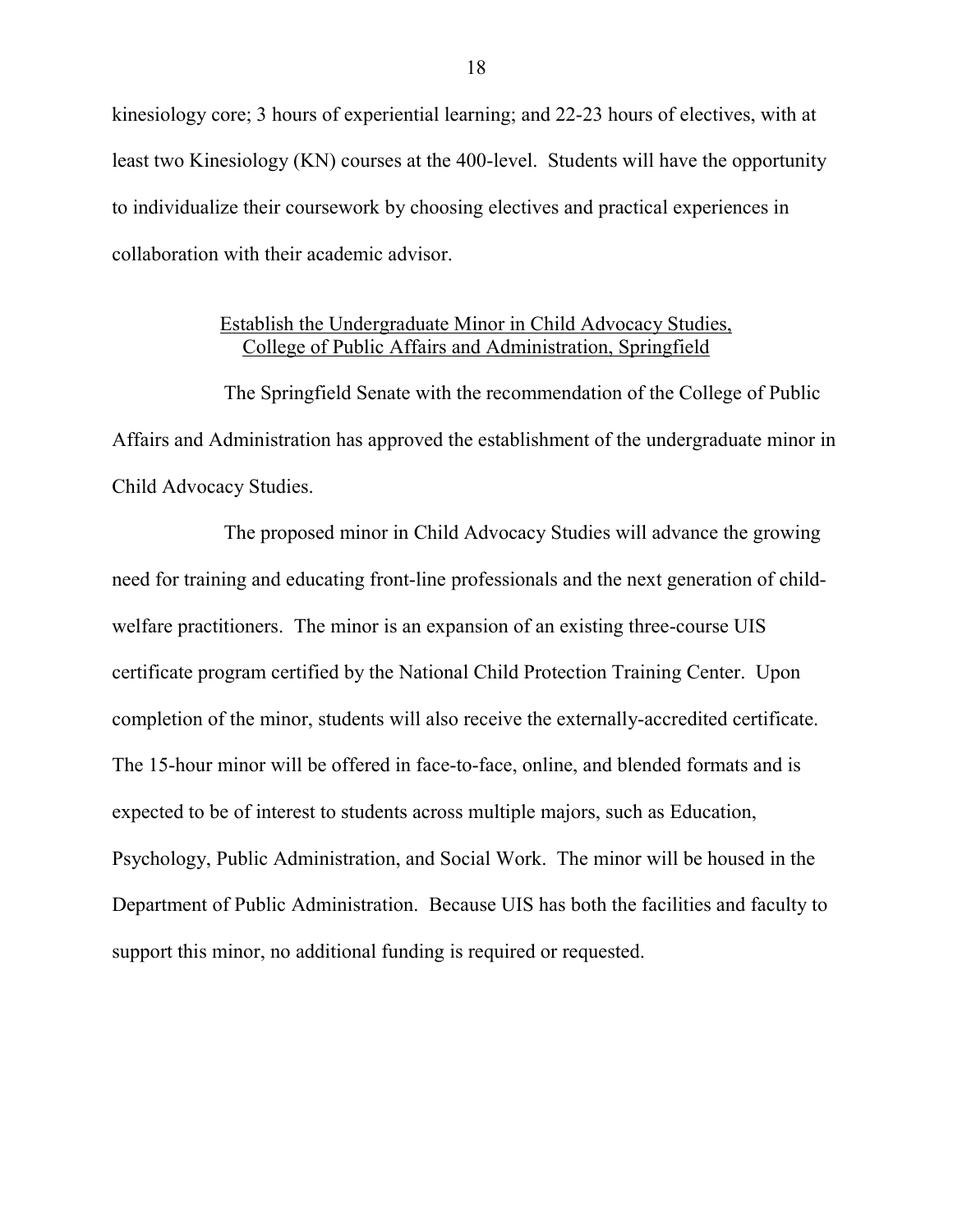#### Establish the Graduate Certificate in Human Services Fundraising, College of Education and Human Services, Springfield

The Springfield Senate with the recommendation of the College of Education and Human Services has approved the establishment of the Graduate Certificate in Human Services Fundraising.

Fundraising is integral to the sustainability of all non-profit organizations. The proposed graduate certificate in Human Services Fundraising will provide students working and seeking employment in the social services field with the knowledge and skills to effectively raise funds for non-profit organizations. The learning outcomes for the courses required for the certificate are specifically-mapped to the competencies that comprise the Certified Fundraising Executive (CFRE) program. As a result, upon completion of the certificate, students will be well-prepared to take the CRFE exam to obtain external certification. The proposed 16-hour certificate program will be offered in an online format. The only expected costs to implement the certificate program will be to cover one adjunct instructor course stipend per year, as most certificate courses will be taught by current faculty in the program.

# Revise the Bachelor of Science in Biology, College of Liberal Arts and Sciences, Springfield

The Springfield Senate with the recommendation of the College of Liberal Arts and Sciences has approved a revision of the curriculum of the Bachelor of Science in Biology.